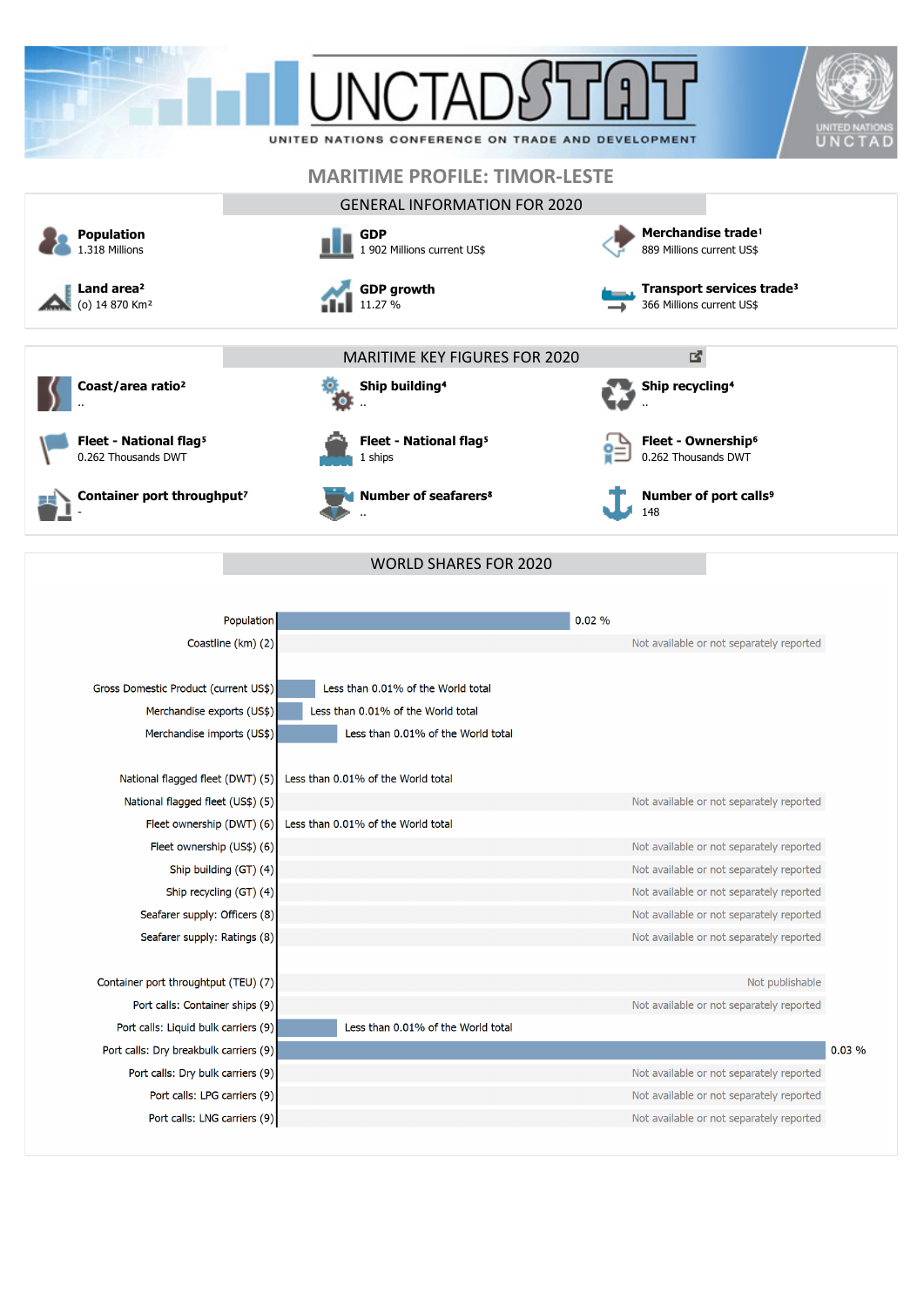

| Services exports by main category <sup>10</sup> |           |       |       |       |
|-------------------------------------------------|-----------|-------|-------|-------|
| (as % of total services)                        | 2005      | 2010  | 2015  | 2020  |
| Transport                                       | $\cdot$ . | 1.2   | 2.1   | 15.1  |
| Travel                                          | $\cdot$ . | 35.3  | 70.1  | 55.9  |
| Other services                                  | $\cdot$ . | 63.6  | 27.8  | 29.0  |
| Total trade in transport services <sup>10</sup> |           |       |       |       |
| (millions of US\$)                              | 2005      | 2010  | 2015  | 2020  |
| Transport services exports                      | ٠         | 1     | 2     | 7     |
| Transport services imports                      |           | 42    | 72    | 56    |
| Transport services trade balance                |           | $-41$ | $-70$ | $-49$ |

| Carrying capacity by type of ship <sup>5</sup> |
|------------------------------------------------|
|                                                |

| (Thousands DWT)      | 2005      | 2010      | 2015      | 2020 |
|----------------------|-----------|-----------|-----------|------|
| Total fleet          | $\cdot$ . | 0.3       | $\cdot$ . | 0.3  |
| Oil tankers          | $\cdots$  | $\cdot$ . | $\cdot$   | 0.0  |
| <b>Bulk carriers</b> | $\cdots$  |           | $\cdot$   | 0.0  |
| General cargo        | $\cdot$   | $\cdot$ . | $\cdot$   | 0.0  |
| Container ships      | $\cdot$   | $\cdot$ . | $\cdot$   | 0.0  |
| Other types of ships | $\cdot$ . | 0.3       | $\cdot$   | 0.3  |
|                      |           |           |           |      |



Fleet growth rate in2020

**0 %**

図



**(Number of ships)**



NATIONAL FLEET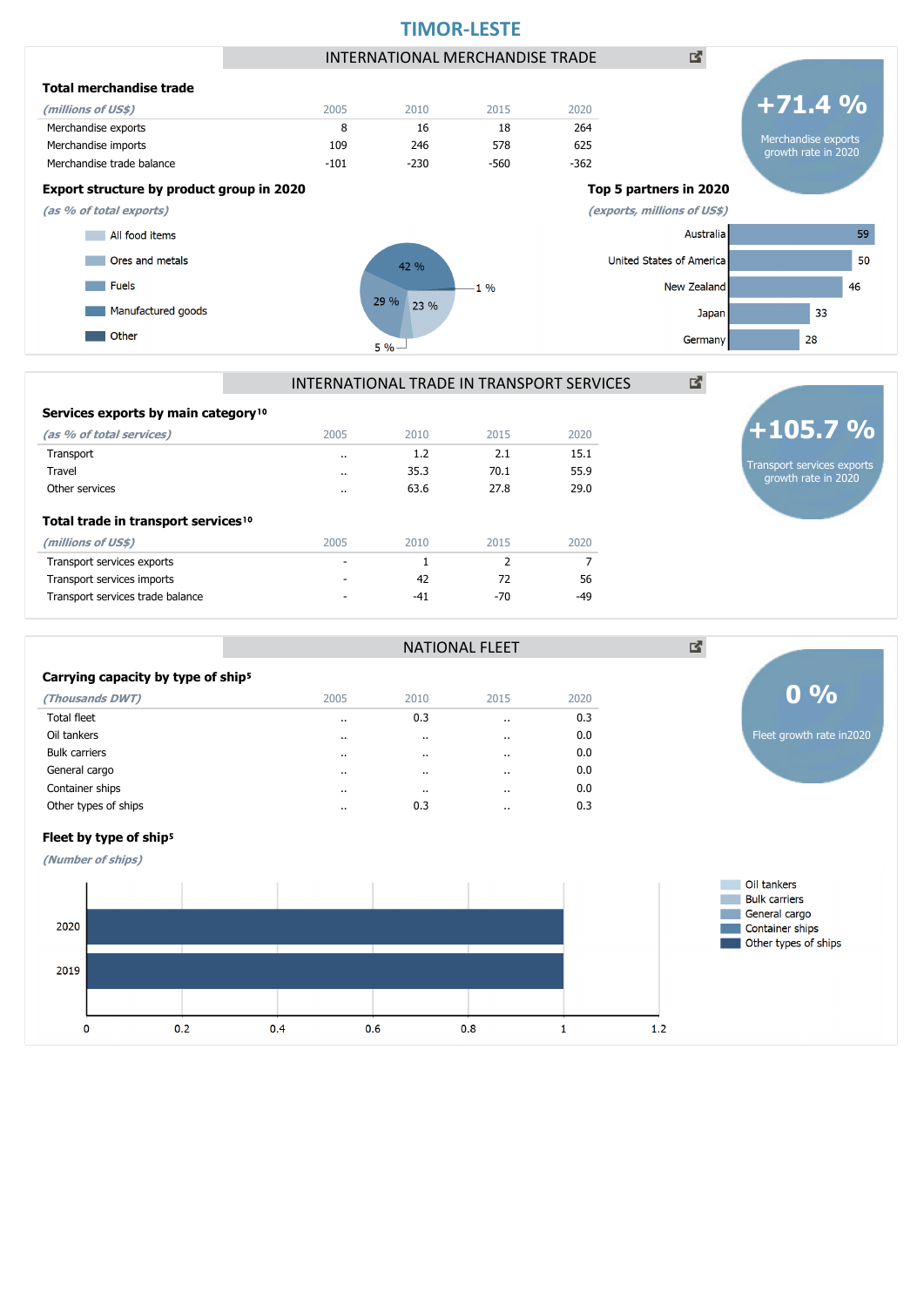## **TIMOR-LESTE**

LINER SHIPPING CONNECTIVITY

凶

### **Bilateral connectivity index - Top 10 partners in Q1 2020**<sup>11</sup>

**Can only take values between 0 (minimum) and 1 (maximum)**





図

### PORT CALLS AND PERFORMANCE

### Port calls, time spent in ports, vessel age and size in 2020<sup>9</sup>

|                                  | Number of<br>arrivals | Median time<br>in port (days) | Avg age<br>of vessels | Avg size (GT)<br>of vessels | Avg cargo<br>carrying<br>capacity (DWT)<br>per vessel | Avg container<br>carrying<br>capacity (TEU)<br>per container<br>ship | Maximum size<br>(GT) of vessels |
|----------------------------------|-----------------------|-------------------------------|-----------------------|-----------------------------|-------------------------------------------------------|----------------------------------------------------------------------|---------------------------------|
| All ships                        | 148                   | 1.00                          | 16                    | 4 6 4 0                     | 6788                                                  |                                                                      | 8 6 3 5                         |
| Liquid bulk carriers             | 17                    | 2.01                          | 16                    | 4 9 0 5                     | 8 0 9 8                                               |                                                                      | 8 6 3 5                         |
| Liquefied petroleum gas carriers | $\cdot$               | $\cdots$                      | $\cdots$              | $\cdots$                    | $\cdots$                                              |                                                                      | $\cdot$                         |
| Liquefied natural gas carriers   |                       | $\cdots$                      |                       | $\cdot$                     | $\cdot$                                               |                                                                      | $\cdot$                         |
| Dry bulk carriers                | $\cdots$              |                               | $\cdots$              | $\cdots$                    | $\cdots$                                              |                                                                      |                                 |
| Dry breakbulk carriers           | 131                   | 0.95                          | 16                    | 4 6 0 5                     | 6 6 18                                                |                                                                      | 8 3 7 7                         |
| Roll-on/ roll-off ships          |                       | $\cdots$                      |                       | $\cdots$                    | $\cdots$                                              |                                                                      | $\cdot$                         |
| Container ships                  |                       |                               |                       | $\cdots$                    | $\cdots$                                              |                                                                      |                                 |
| Passenger ships                  |                       |                               |                       | $\cdots$                    | $\cdots$                                              |                                                                      |                                 |

### Port liner shipping connectivity index - Top 5 ports in 2020<sup>11</sup>

**Maximum 2006=100 for China, Hong Kong SAR**